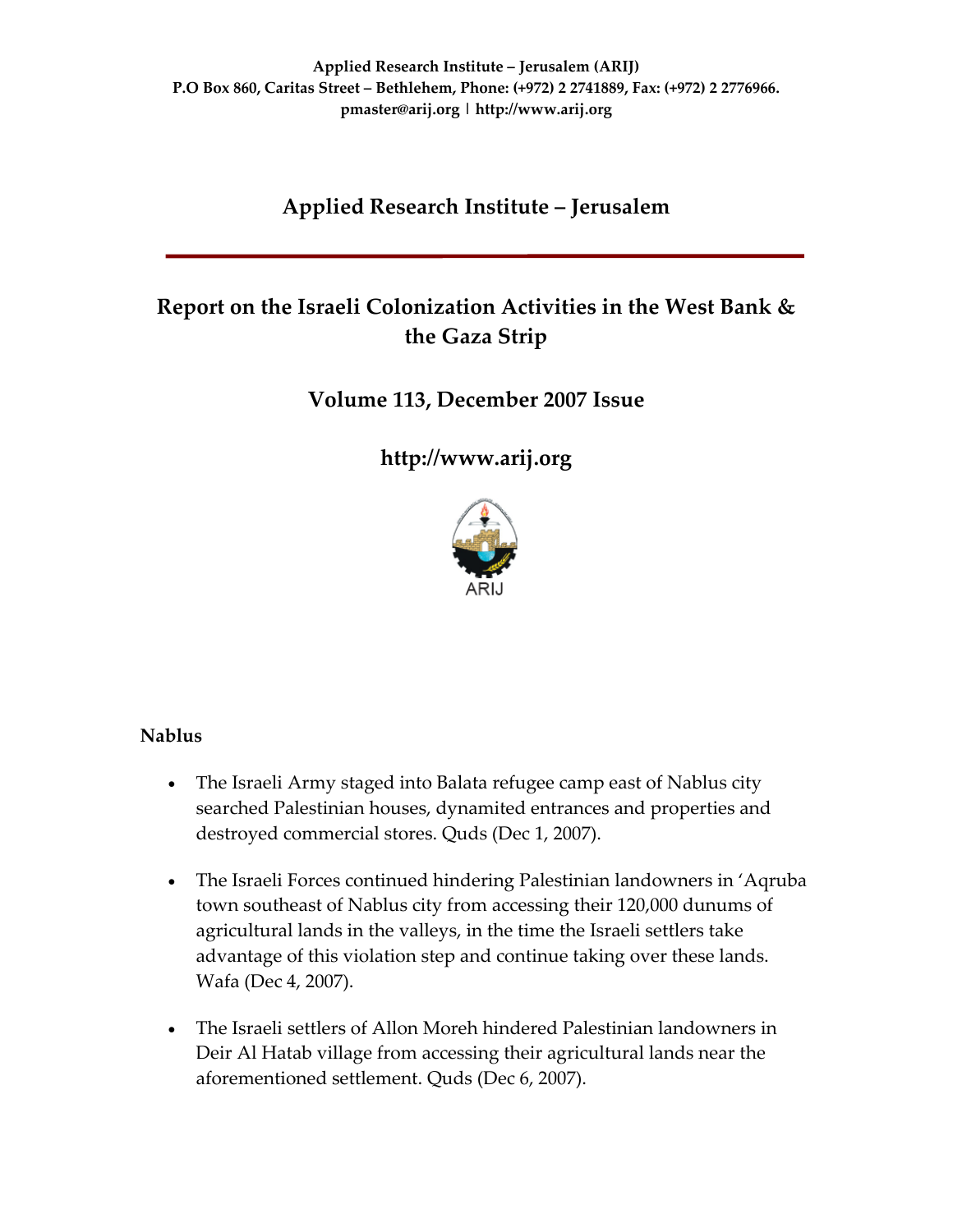- The Israeli bulldozers started razing agricultural lands around Huwwara checkpoint south of Nablus city. Wafa (Dec 11, 2007).
- The Israeli Army invaded the Northern West Bank city of Nablus and shut down several media offices and agencies such as Afaq TV station, An Najah press and Al Ruwad press, confiscating broadcasting equipment and computers. IMEMC (Dec 12, 2007) .
- For the third day on row the Israeli bulldozers continued razing lands around Huawwra checkpoint south of Nablus city. More than 2000 m² were razed until now. Wafa (Dec 13, 2007).
- The Israeli Forces broke into the house of the head of the Palestinian Parliament 'Aziz Dweik in Al Ma'ageen neighborhood in Nablus city and demolished all furniture. Quds (Dec 17, 2007).
- The Israeli settlers aggressed on the Palestinian landowners near Tel village southwest of Nablus city. Quds (Dec 26, 2007).
- The Israeli Army invaded Nablus city and searched houses of Hawash and Hamad families in Hawash Street and forced all dwellers to evacuate their houses under the threat of weapons. In addition the IOF invaded Qusin village west of Nablus city and searched Palestinian houses. Quds (Dec 30, 2007).

# **Jerusalem**

- Jerusalem Municipality , the Authority of Developing Jerusalem and the Israeli Ministry of commerce and Industry are planning to develop Qalandiya industrial zone "Atarot" which will cost NIS 20 millions. In addition the Israeli Ministry will afford NIS 4 millions to construct a Wall around the area. Quds (Dec 1, 2007).
- The IOF demolished and without any pre-notification the infrastructure of a residential building and a wall constructed on one dunum of lands in Jabal Al Mukabbir near Al Telet theme park which belongs to 'Azam 'Abed El 'Aziz Ghayth under the pretext of being constructed on a green area which construction is prohibited. Quds (Dec 2, 2007).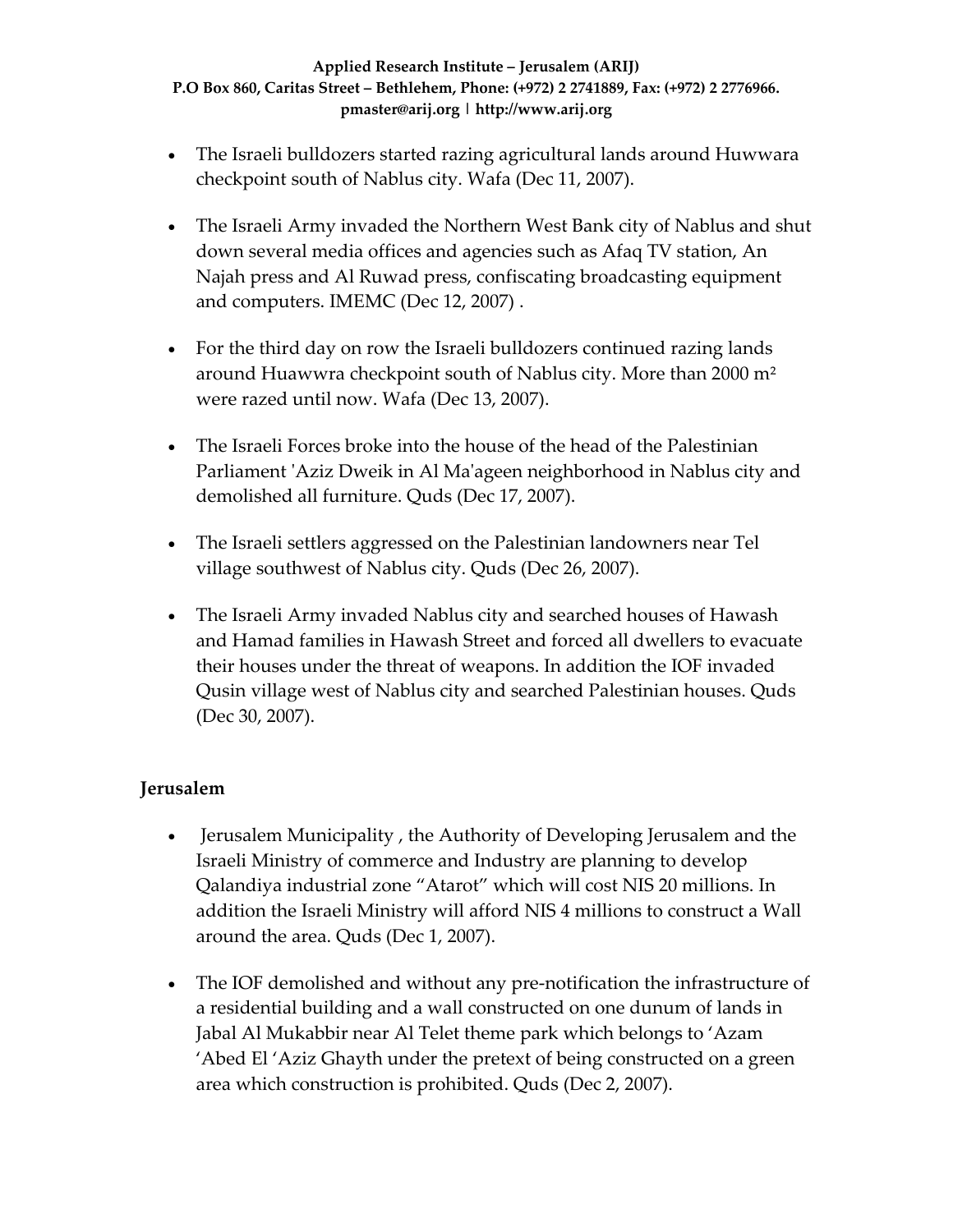- The Israeli bulldozers demolished the houses of 'Ali Abu Sarhan and Emad 'Atun in Wad Al Humos neighborhood in Sur Baher town south of Jerusalem for not being licensed. It is worth pointing out that Al Anfar Mosque in the area is threatened of demolition too. Wafa (Dec 3, 2007).
- The Israeli Ministry of Housing and Construction is willing to construct 307 new housing units in the settlements of Har Homa (Abu Ghnaim) east of Jerusalem . Arabynet & Al Jazeera (Dec 5, 2007).
- The Israeli troops staged into Qalandiya refugee camp north of Jerusalem city, searched number of houses. Among owners known were Ihab Hassan Zayed, 'Abed El 'Aziz Hamad and Ihab Nabhan. Wafa (Dec 5, 2007).
- The Israeli troops staged into Hizma village and aggressed on the houses of Muhammad Ibrahim Salah El Din, Fatima Salah El Din and Nasri Salah El Din destroying all properties, furniture and electricity devices. Quds (Dec 6, 12, 2007).
- The Israeli bulldozers partially demolished the house of Muhammad Musa Diryas in Al Ashqariya neighborhood in Beit Hanina after forcing all dwellers to evacuate it. Moreover the Israeli authorities forced the owner to pay NIS 50,000 to stop demolishing the house. Quds (Dec 6, 2007).
- The Israeli bulldozers demolished the house of Qabaja family in Qanter Khdair area in the old city of Jerusalem for not being licensed. Wafa (Dec 11, 2007).
- Several numbers of Israeli settlers aggressed on Al Sheikh Lulu Mosque in the old city of Jerusalem and partially demolished the wall surrounding the Mosque. Quds (Dec 11, 2007).
- The Israeli Group "Temple Mount Faithful" constructed a golden Chandelier opposite to Bab Al Maghariba gate in the western part of Al Aqsa Mosque with a total cost of \$ 3 millions. Maan News (Dec 13, 2007).
- The Israeli Civil Administration is willing to restart working on road 45 which penetrates inside Abu Dis town in the north reaching Sur Bahir in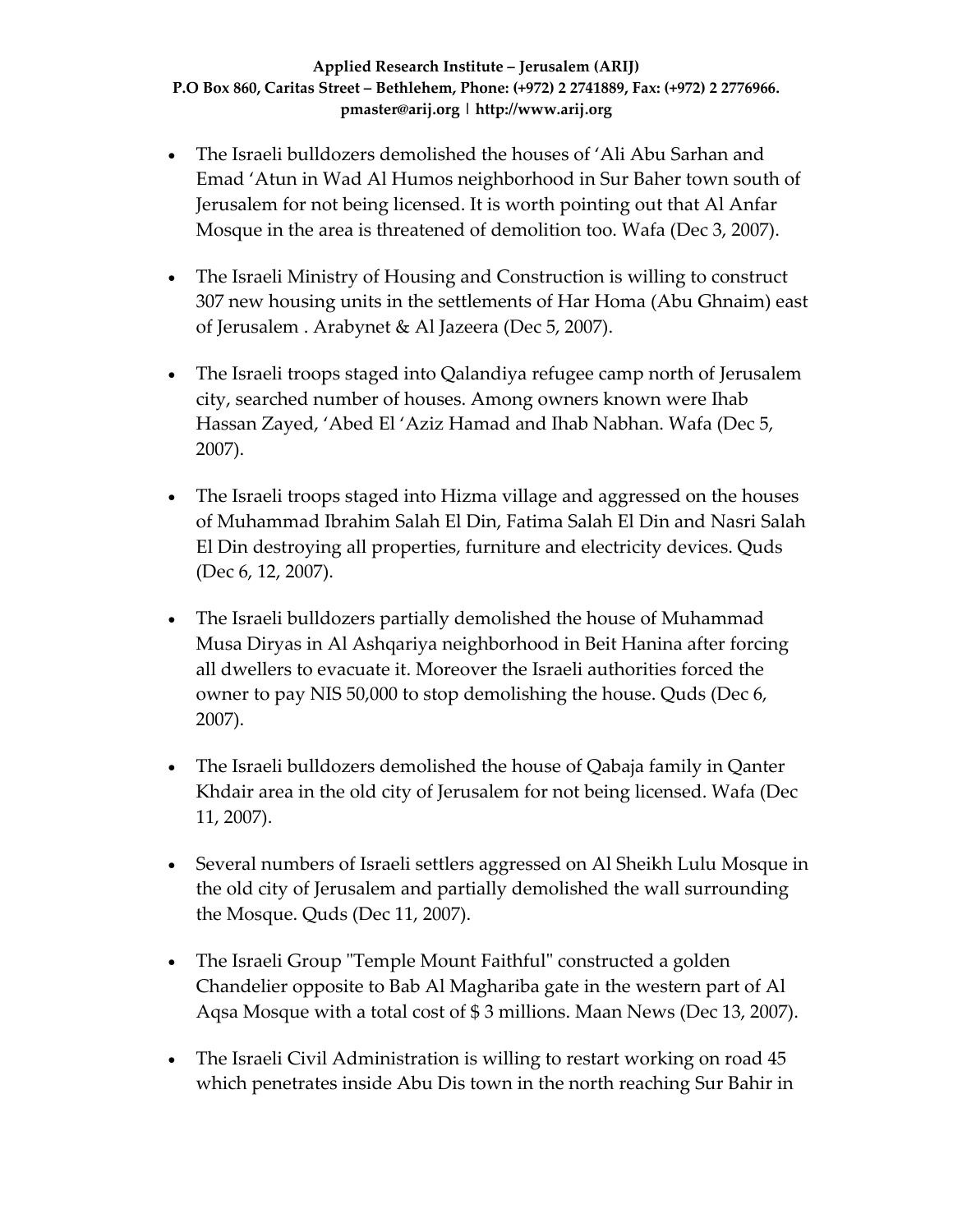the south. As a result, vast areas of agricultural lands will be confiscated/ razed and tens of Palestinian houses will be demolished in an attempt to connect Ramallah with Bethlehem without being able to enter Jerusalem . Quds (Dec 15, 2007).

- The Israeli Civil Administration is planning to construct more than 150 new housing units near Jabal Al Mukkabir and about 7000 units in ʹEin Yaʹal near Al Walaja village east of Jerusalem . Quds (Dec 15, 2007)
- The Israeli authorities decided to continue the excavation activities taking place in Bab Al Maghariba and to specialize NIS 3.5 millions for the construction of the bridge in the area which as a result all historical sites in the place will be demolished. PNN & Arabs48 (Dec 17, 2007).
- Jerusalem Municipality is planning to demolish more of Palestinian houses in Al Khalidiya, Al Saraya, Al Qarmi, Al Saʹdiya neighorhoods and in Al Wad Street in Jerusalem city. In addition the Municipality announced itʹs willing to construct tens of housing units in Burj Al Luqluq area north of the Old city of Jerusalem . Quds (Dec 18, 2007) .
- Israeli Housing Minister Ze'ev Boim has given the green light for planning a new Jewish neighborhood in East Jerusalem . The neighborhood, near Atarot, is slated to contain more than 10,000 apartments, making it the largest Jewish neighborhood in East Jerusalem . Haaretz [\(December](http://www.haaretz.com/hasen/spages/936017.html) 19, [2007\)](http://www.haaretz.com/hasen/spages/936017.html)
- The Israeli Ministry of Interior announced it's willing to construct 500 new housing units in Har Homa settlement and another 240 units at Maʹale Adumim settlement. Wafa (Dec 23, 2007) .
- Jerusalem Municipality demolished the two-storey house of Wjdan ʹAwery in Wad El Joz neighborhood in Jerusalem under the pretext of being green area. Quds (Dec 26, 2007) .
- The Israeli settlers aggressed on Al Nabi Daoud and Al Lu'lu' Mosques in Jerusalem , causing damages to the properties. Wafa (Dec 27, 2007)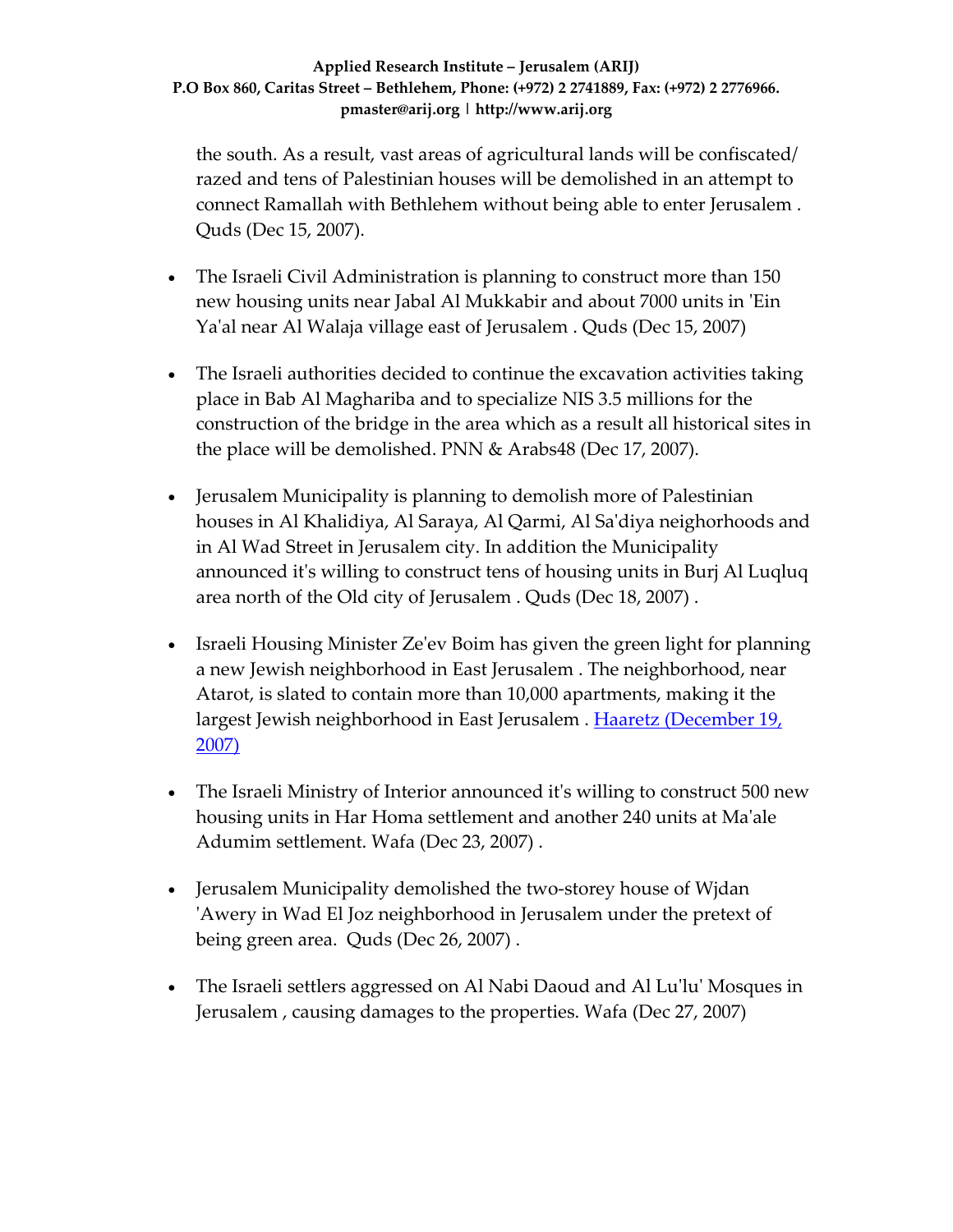### **Salfit**

• The Israeli Forces imposed curfew on Marda village east of Salfit city and hindered access to and out of the village and closed the Iron Gate hindering Palestinians from reaching their homes. Quds (Dec 1, 2007).

# **Qalqiliya**

• Hundreds of Israeli settlers of Kidumim aggressed on Kafr Qadum village north of the West Bank . Quds (Dec 5, 2007).

### **Bethlehem**

- The Israeli Civil Administration notified Mahmoud Muhammad Al Rashayda and his sons 'Abed and Isma'il and their families to evacuate their tents and barracks in 'Arab Al Rashayda area under the pretext of being constructed on a closed military area. In the time the IOF confiscated their agricultural equipments. Quds (Dec 1, 2007).
- The Israeli Forces erected temporary checkpoint on the main entrance of Janata town southeast of Bethlehem city and detained people hiding to their destinations for hours. Wafa (Dec 4, 2007) .
- The Israeli authorities notified the residents Tariq Issa Mahmoud Ta'amra (four‐ storey house) and Ibrahim Mahmoud 'Awad (500 m²) from Ras Al Wad area in Za'tara town of their intention to demolish their houses for not being licensed. In addition to another house in owned by Sa'di Ahmad Najajreh in Nahalin for the same reason. Quds (Dec 4, 2007) .
- The IOF constructed temporary checkpoint on the southern entrance of Al Khadr town south of Bethlehem city and prevented Palestinian access. Wafa (Dec 13, 2007) .
- The Israeli forces closed Al Container checkpoint east of Bethlehem city and hindered Palestinian access. Wafa (Dec 23, 2007).
- The Israeli troops staged into Al Shawawreh and Al Furdies villages east of Bethlehem city and searched Palestinian houses. Among owners known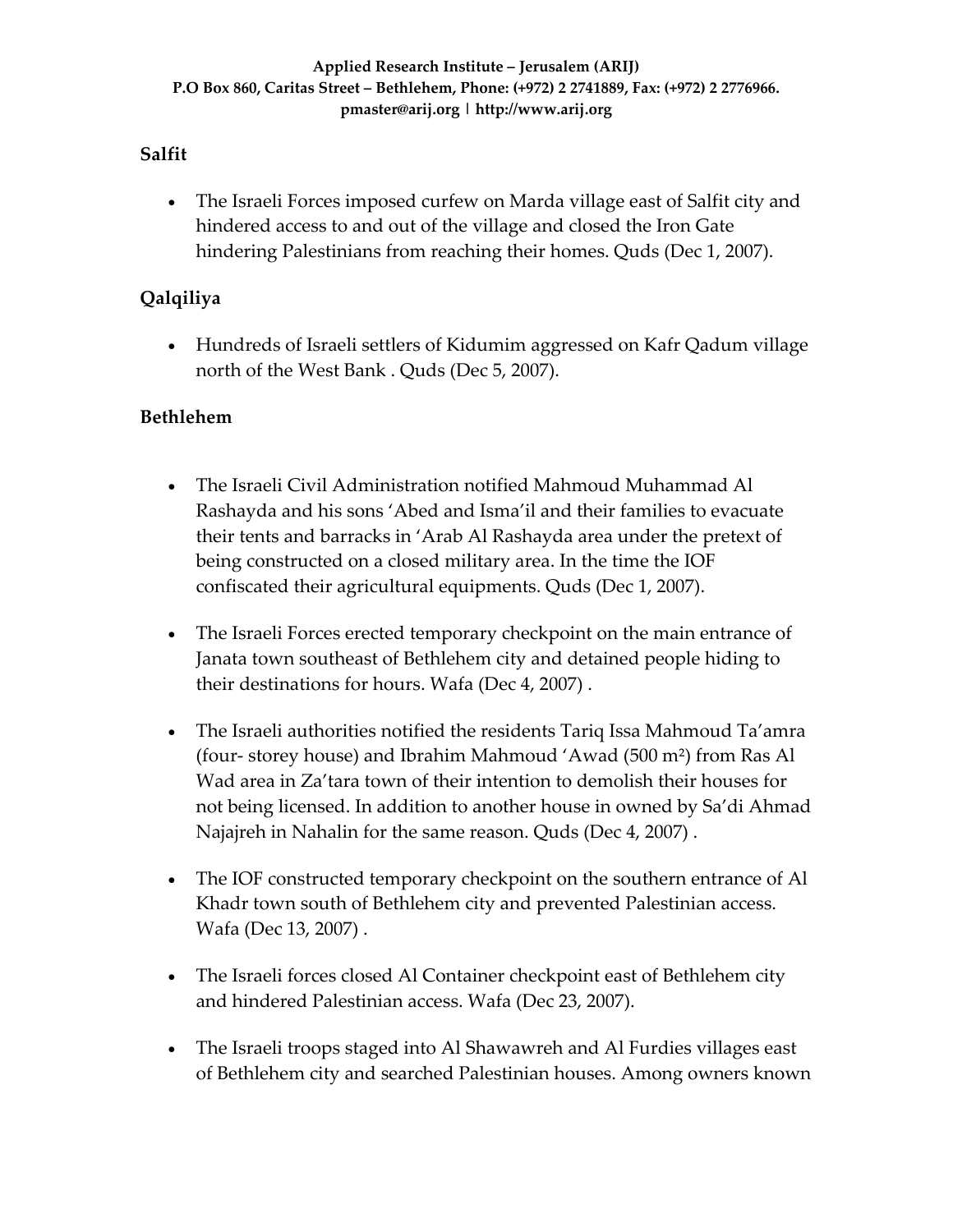were Nader Mahmoud ʹAli, ahmad Muhammad ʹAli and Nabil Muhammad Ahmad. Quds (Dec 28, 2007) .

### **Hebron**

- The Israeli Forces invaded Beit Ummar town north of Hebron city and took over the house of Hasan Museef turning it into military barrack after holding all dwellers in one room. Moreover, the IOF constructed temporary checkpoints between Al Fuwar refugee camp and Al Rehiya village and on the road connecting Al Samu' and Yatta towns. Wafa (Dec 2, 2007) .
- The IOF staged into Hebron city and Dura town, searched houses and caused loses to the furniture. Among owners known were 'Abed El Majed Amr and Ahmad Mahmoud 'Amr. Wafa (Dec 4, 2007) .
- The Israeli troops invaded Yatta town searched houses and took over others, causing severe loses to the furniture and properties. Among owners know were 'Ali, Ahmad, Muhammad and Musa Hassan Muhammad Nasar and Hussein 'Ali Salim Nasar. Wafa (Dec 5, 2007)
- Tens of Israeli settlers retried to take over Al Jomjuma hill north of Halhul town in an attempt to construct new outpost in the area. Wafa (Dec 5, 2007)
- The IOF moved into Yatta town, south of Hebron and raided a 3-storey house belonging to Hussein Hammad Bhais and forced its residents out. They searched the house for allegedly banned objects and wanted Palestinians. The IOF transformed the third floor of the house into a military site after forcing its residents to stay on the first floor. Wafa (December 6, 2007).
- The Israeli authorities notified Al 'Aroub agricultural collage north of Hebron to stop the building constructions for not being licensed. Wafa (Dec 10, 2007).
- The IOF evacuated more than 30 Israeli settlers from the indiscriminate outpost Givʹat Halhul north of Hebron city. Quds (Dec 13, 2007).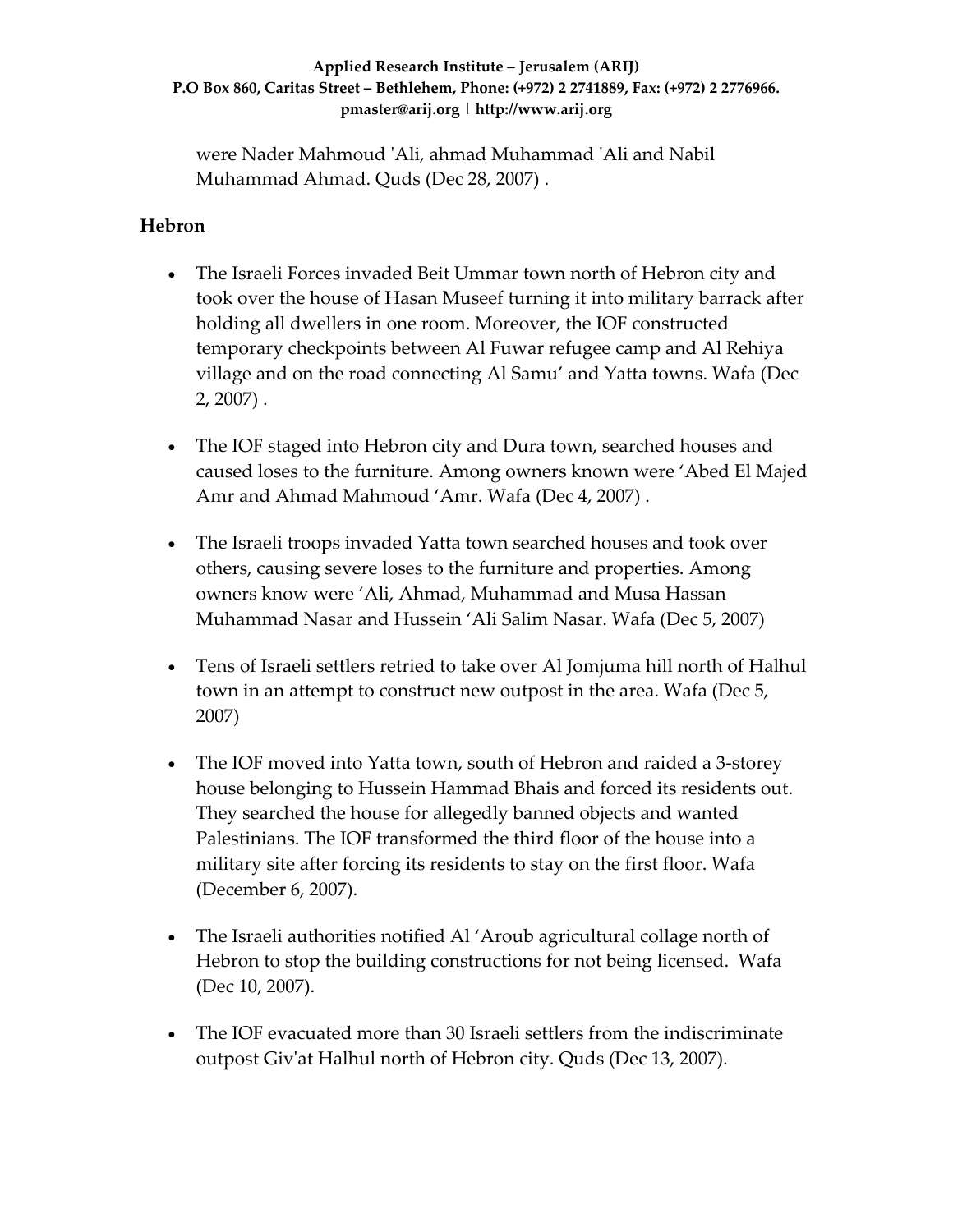- The Israeli Supreme Court delayed the settler's evacuation from an occupied Palestinian house in Hebron city which they took over on March 2007, claiming their ownership. Quds (Dec 24, 2007)
- The Israeli settlers damaged hundreds of Olive trees in Deir El 'Asal village southwest of Hebron city which belong to Yousef Salman Al Shawamreh and ʹAli Ismaʹil Al Shawamreh. In addition the Israeli bulldozers destroyed tens of the Olive trees due to a road construction near the Segregation Wall path in the area. Wafa (Dec 27, 2007)
- The IOF aggressed on the houses and the fuel stations owned by Maher, Yahya and Ramadan ʹArafat Basal in Yatta town south of Hebron city, causing severe damages and loses. Wafa (Dec 27, 2007) .
- The Israeli Civil Administration did not allow the evacuation of Al Rajaby building which was occupied by the Israeli settlers ten months ago in Hebron city. Arabs48 (Dec 29, 2007) .
- The Israeli Army broke into Al Ahly Hospital in Hebron city, turned it into military site, forced all employees to stay in one room and hindered patients from entering the hospitable, causing panic to the patients. Quds (Dec 30, 2007)
- The IOF closed the main entrances of Halhul and Beit Kahel towns north and northwest of Hebron city and hindered Palestinian access. In addition the IOF also closed the entrance of Saʹir town with an iron gate manned by Israeli Forces and opened in specific times. Wafa (Dec 31, 2007)
- The Israeli bulldozers started erecting new colonial road on the expanse of Al Rehiya lands planted with Olives and Almonds south of Hebron city in an attempt to serve Hagai settlement in the west. In addition the Israeli bulldozers destroyed the wires surrounding the agricultural lands around the secondary School in the village. Wafa (Dec 31, 2007)
- The Israeli authorities notified Bilal 'Azmi 'Abed El 'Aziz Abu Odeh, 'Azam 'Abed El 'Aziz Abu Odeh, Fayez Muhammad Farah JAber and Fadi Muhammad Jawad Jaber to stop constructing their houses in Al Baqʹa area near Qiryat Arbaʹ settlement east of Hebron for not having building permits. Quds (Dec 31, 2007) .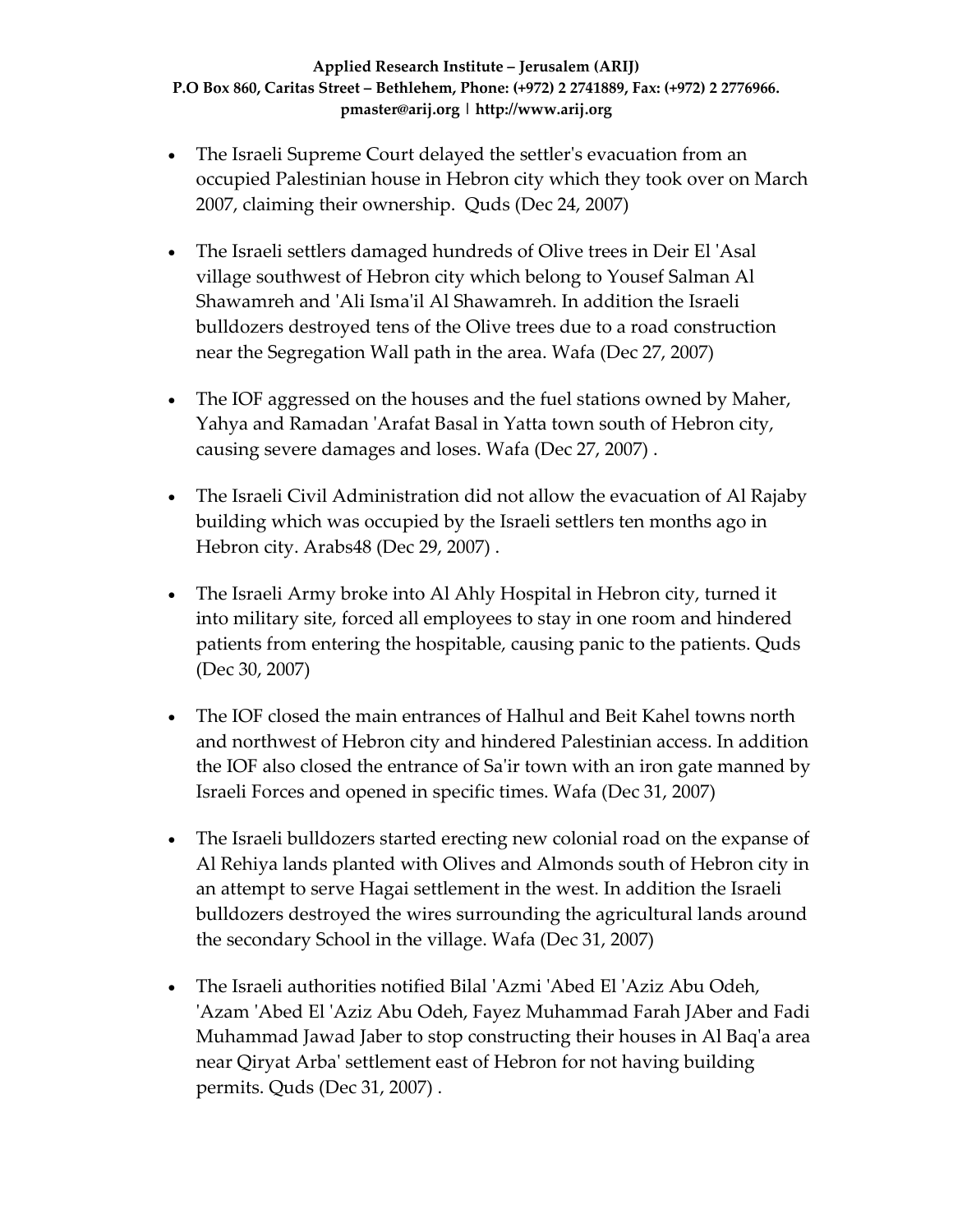### **Tubas**

- The Israeli Army aggressed on the Palestinian shepherds in Al 'Aqaba village east of Tubas city while grazing their sheep's and arrested some of them. Wafa (Dec 4, 2007).
- The IOF invaded Tubas city in the early morning and destroyed some private and public properties. In addition the IOF closed the road connecting Tubas city with Tayseer, Al Thagra and Al 'Aqaba villages. Quds (Dec 4, 2007) .
- The Israeli Army intensified their military activities east of Tubas governorate and hindered owners from accessing their grazing areas. It is worth pointing out that the Israeli authorities closed vast areas of lands claming that they are military areas. These lands extend from the Eastern slopes of Tubas reaching the Jordan River, in order to use them for military activities. Quds (Dec 7, 2007)
- Israeli settlers completed the construction of six housing units in the settlement of Messkiot in Wadi Al Maleh east of Tubas city. The units were built under the protection of Israeli Police. It is worth mentioning that the Israeli Defense Minister, Amir Peretz, agreed last year on transferring Masskiyot from a military base into a settlement to settle more Jewish families who evacuated from the Gaza Strip settlements. Wafa (December 21, 2007).
- A number of housing units are being added to the Settlement of Mechola, in the northern valley, northeast Tubas City. The units are in final stages on constructions. It is worth mentioning that Mechola settlement is the largest among agricultural settlements in the northern valleys and was among the firsts which were established in the West Bank following the Israeli occupation of the Palestinian Territory in 1967. Wafa (December 22, 2007) **.**
- The Israeli settlers aggressed on the eggplant fields in Al Farisiya hamlet in the northern valleys, causing severe loses. Wafa (Dec 29, 2007).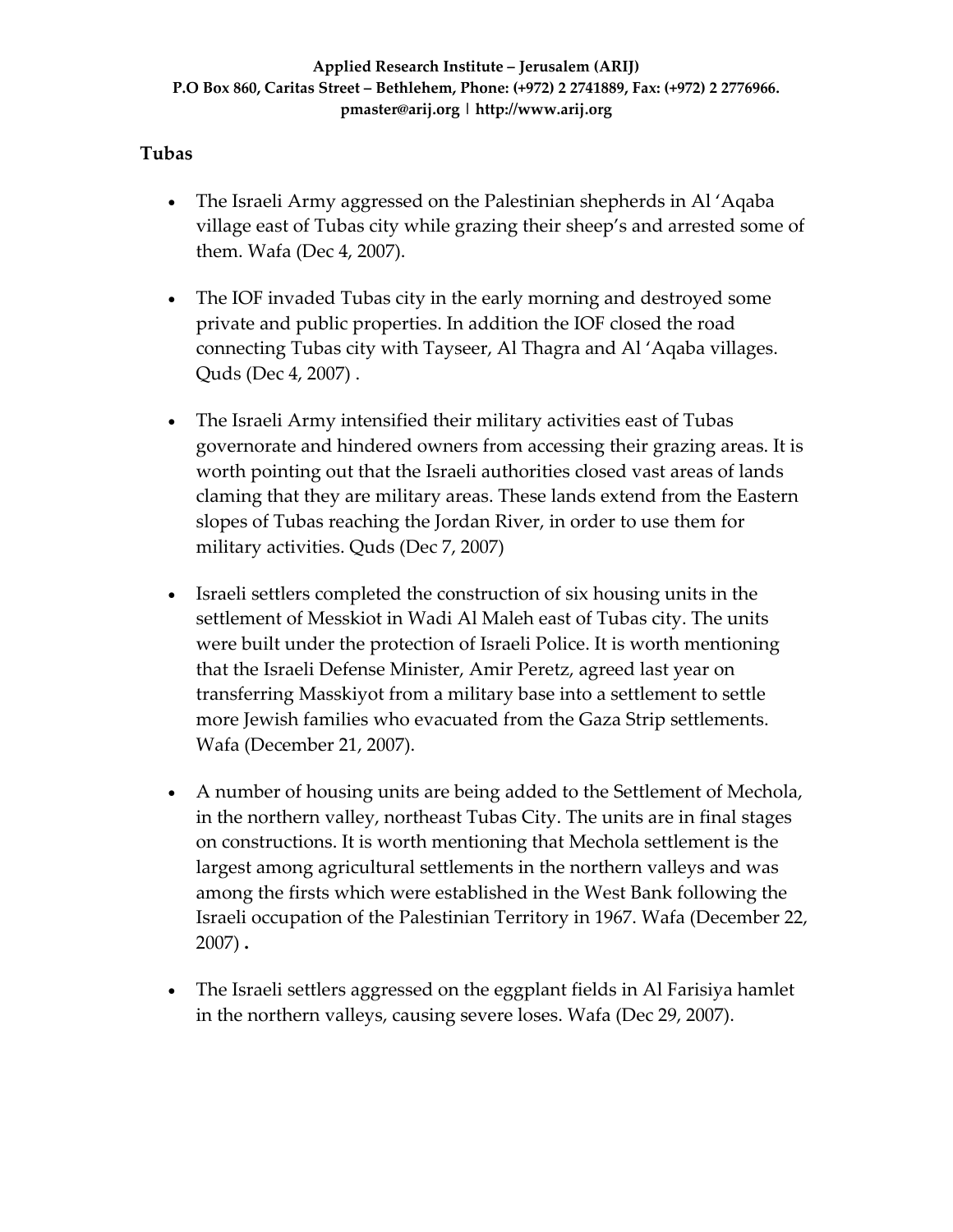### **Gaza:**

- The Israeli Army is planning to construct an under ground sensors along the borders of the Gaza Strip to prevent Palestinian entries to Israel. Quds (Dec 4, 2007).
- During the Israeli Army's incursion into al-Fukhari area in the southern Gaza Strip and Beit Hanoun town in the north, a total of 133 dunums of agricultural land were razed and a factory was destroyed. PCHRGAZA (Dec 11, 2007) .
- The Israeli army separated south of the Gaza Strip from its north by closing the main road of Salah El Din. In addition the IOF invaded Al Fkhary town, searched houses and turned them into military barracks after forcing all dwellers to evacuate them. Wafa (Dec 11, 2007).
- The Israeli Housing Minister Ze'ev Boim encourages Israelis to move to areas adjacent to the Gaza Strip. Boim said that he has authorized the Israeli Land Administration (ILA) to construct fifty new developments within five kilometers of the Gaza border, and will offer the land for free to Israelis who wish to build homes there. IMEMC (Dec 22, 2007).
- The Israeli troops invaded east of Al Maghazi refugee camp and Al Masdar village in the middle of the Gaza Strip, razed vast areas of agricultural lands, uprooted trees and demolished houses. Quds (Dec 23, 2007) .
- The Israeli Forces shelled the Palestinian houses and properties in Al Sheikh Zaid city northeast of Beit Lahya town, causing severe loses to the houses and to the electricity network. Quds (Dec 26, 2007) .
- The Israeli bulldozers started razing vast areas of lands planted with Wheat and Barley east of ʹAbasan Al Kabera town in Khan Yunis governorate. Wafa (Dec 27, 2007)
- The Israeli Forces demolished the two-storey house of Ahmad Abu Taeir in ʹAbasan Al Kabera town east of Khan Yunis city. Wafa (Dec 27, 2007) .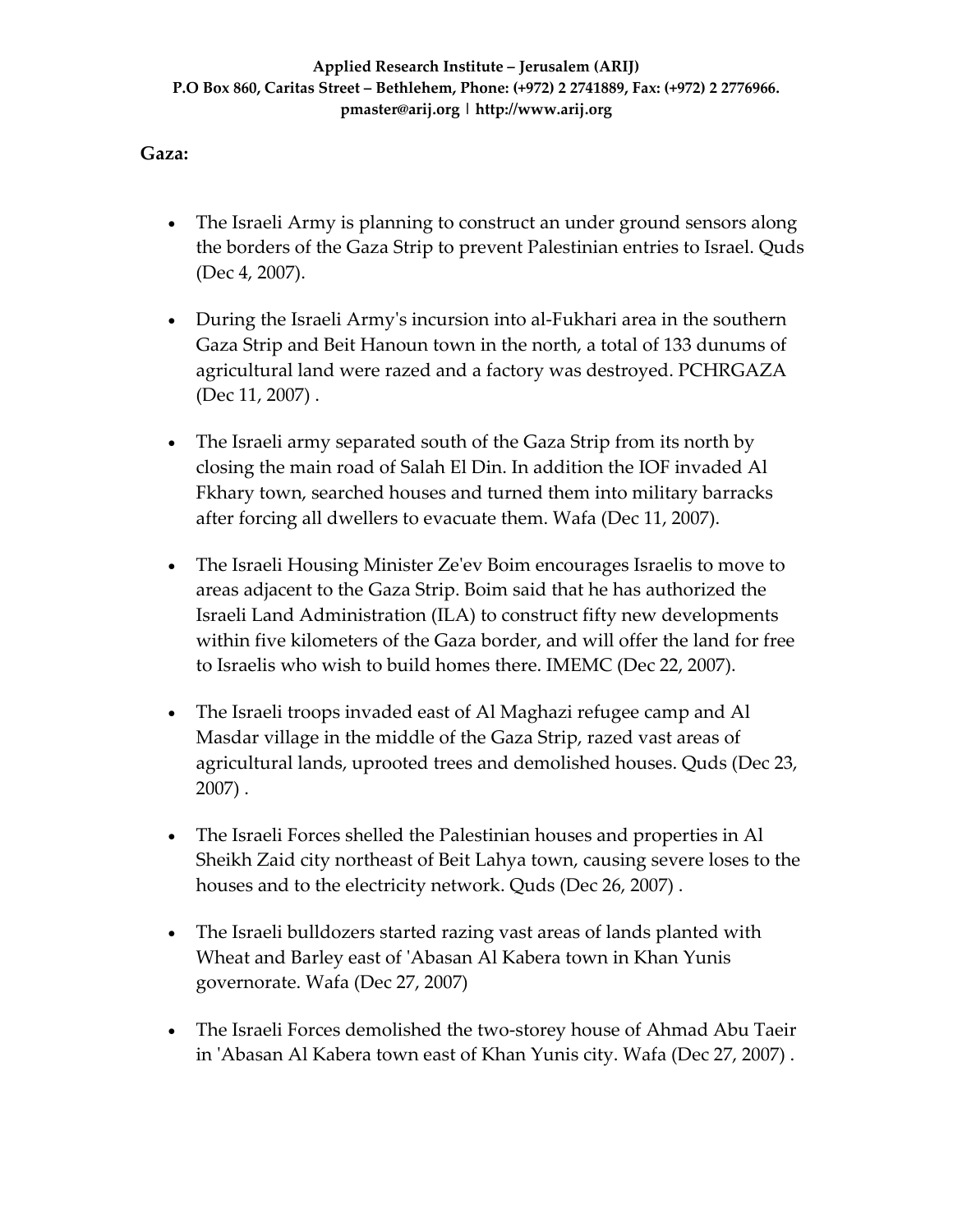- The IOF shelled on the Palestinian houses in Al Farahin area east of Khan Yunis, causing damages to the properties. Wafa (Dec 27, 2007)
- The Israeli bulldozers invaded Al Jaradat neighborhood east of Rafah, searched Palestinian houses and turned them into military posts and erected earth mounds in the area and razed agricultural lands. Quds (Dec 31, 2007)

## **Jenin:**

- The Israeli Army staged into Qabatya town southwest of Jenin city closed all entrances and took over several numbers of houses, causing loses and damages. Quds (Dec 3, 2007) .
- The IOF erected temporary checkpoint 400 meters a way from Al Hamra checkpoint in the valleys, detained Palestinian cars and confiscated more than 15 kilos of Olives owned by farmers at the checkpoint. Quds (Dec 8, 2007).
- The Israeli troops took over the two-storey house of 'Eiz El Din Hasan Muhammad Jabarin in Al Tayba village west of Jenin and turned the house into military barrack for 15 hours. Quds (Dec 26, 2007)
- The Israeli Forces staged into Kafr Dan village west of Jenin city, aggressed on the Palestinian houses and caused the electricity cut from the village. Wafa (Dec 29, 2007).

### **Tulkarm:**

• The Israeli Forces invaded the villages north of Tulkarm governorate and aggressed on the Palestinian houses. Among owners known were: Muhammad Sati Al Ashqar in Saida, Fadi Kitana in Qafin, Iyad ʹAbas Kitana and Rashid Ta'ma. Wafa (Dec 27, 2007).

# **Others:**

• New Israeli justice ministry proposal allows state funding for the Israeli outposts in the West Bank which were constructed on Palestinian private lands and allows the expansion of housing units or neighborhoods in existing settlements. Arabs48 (Dec 1, 2007)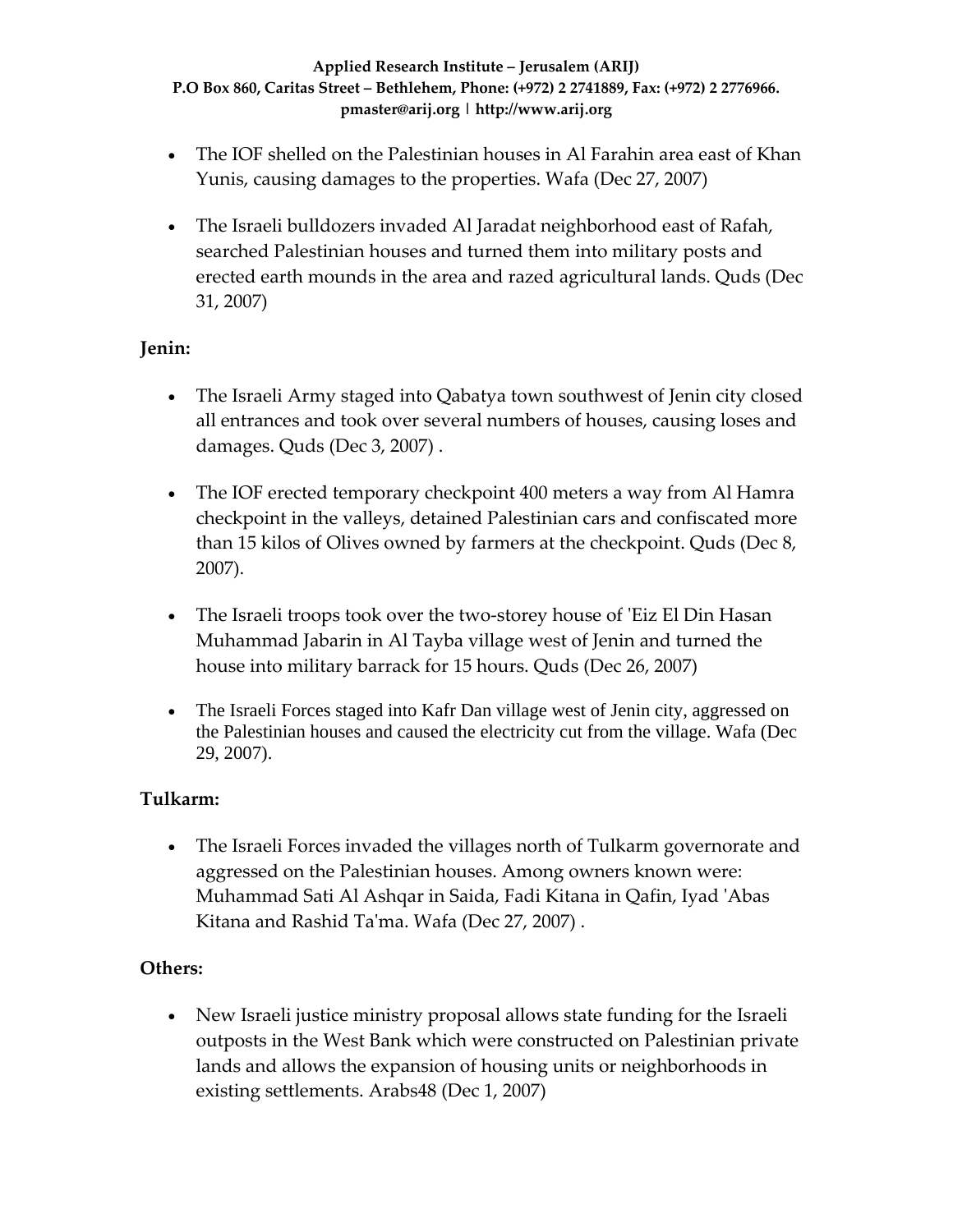- Shim' on Peres the Israeli president announced that Israel is willing to construct three new industrial zones near Jericho, Jenin and in the middle of the West Bank. Quds (Dec 1, 2007) .
- The Israeli right wings are planning to construct three new outposts and to return to the recently evacuated five during the Hanukah. The three will take place in Maoz Ister in Ramallah, Giv'at Oz near Beit El and in the E‐1 plan in Ma'ale Adumim area. Quds (Dec 1, 2007)
- According to a report issued by the Israeli movement of the Peace Now assured that a total of 3% of the illegal constructions were demolished in the Israeli settlements. Maan News (Dec 4, 2007)
- Plans to build two West Bank cities with thousands of homes as well as malls, high-tech call centers and hotels. The two projects, with a total investment of up to \$900 million, are part of ambitious plans to revive the Palestinian economy. Both to be located about 15 minutes from Ramallah, the West Bankʹs commercial center and seat of government. Haaretz (Dec 5, 2007)
- Hundreds of Israeli settlers constructed 8 new indiscriminate outposts throughout the West Bank, mainly in Ma'ale Adumim area, Halhul and Nablus. Quds (Dec 10, 2007).
- The Israeli Land Administration issued an order to take over 470 dunums of lands owned by Ghabish family in Yurka village. Arabs48 (Dec 11, 2007)
- Brigadier General Yoav Mordechai, the head of the Civil Administration said that there are hundreds, even thousands, of planned housing units in the West Bank that have building permits and do not need any further government approval before their construction can begin. Haaretz (Dec 12, 2007).
- The Israeli Ministry of Interior and the Israeli Land Administration demolished 27 houses in the unrecognized villages of Abu Talul, Tawel, Abu Grul, Beir Al Hamam, Sur, Tel ʹArad and Al Bat. Houses belong to Al ʹEmour, Abu ʹAsa, Al Sarayʹa and Abu Sulb families. Arabs48 (Dec 13, 2007)